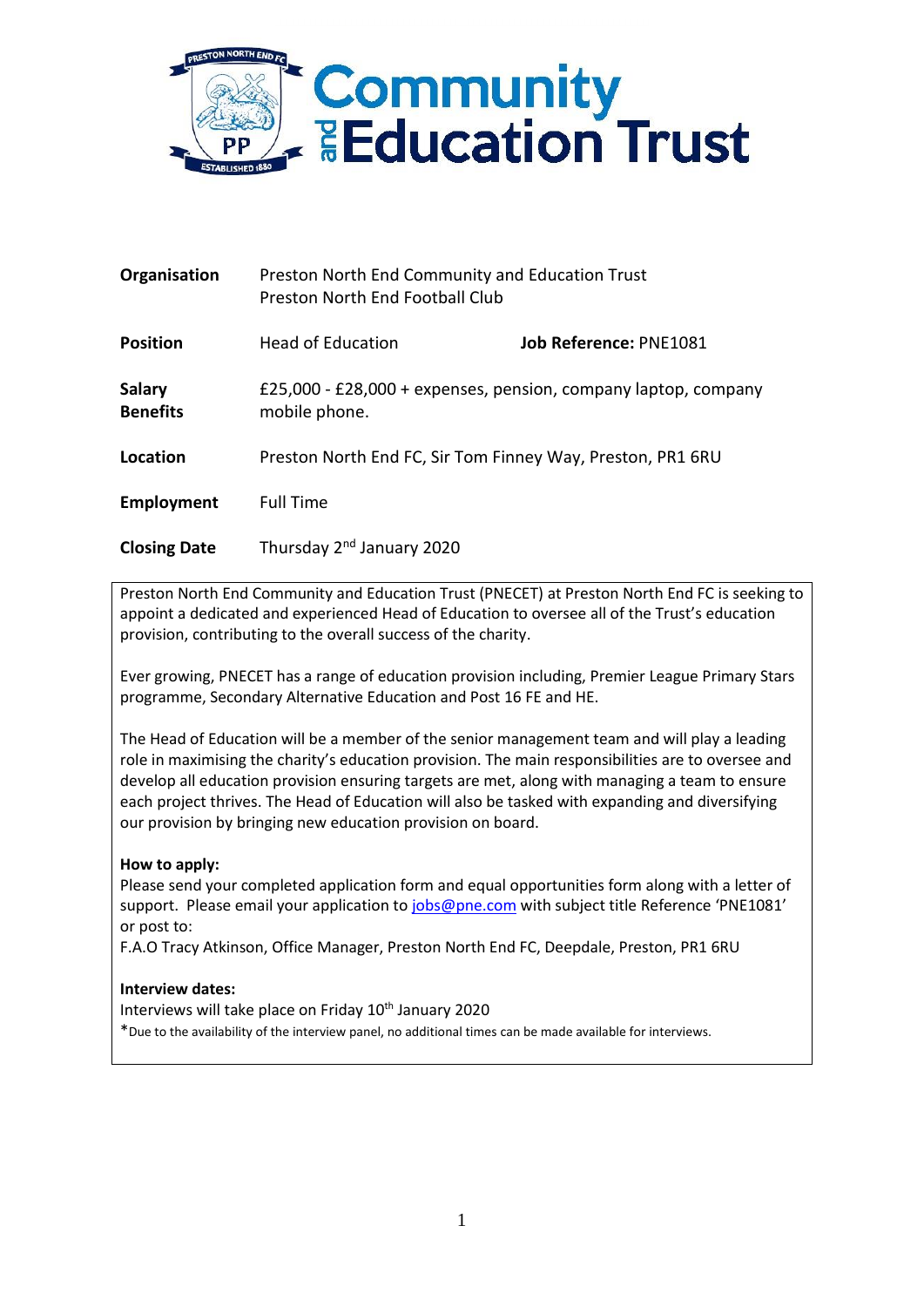

|    | <b>JOB DESCRIPTION</b>                       |                                                                                                                                                                                                                                                                                                             |  |  |
|----|----------------------------------------------|-------------------------------------------------------------------------------------------------------------------------------------------------------------------------------------------------------------------------------------------------------------------------------------------------------------|--|--|
| 1. | <b>Job Title</b>                             | <b>Head of Education</b>                                                                                                                                                                                                                                                                                    |  |  |
|    | <b>Salary / Benefits</b>                     | £25,000 - £28,000 + expenses, pension, company laptop, company mobile<br>phone.                                                                                                                                                                                                                             |  |  |
|    | <b>Hours of Work</b>                         | You will have a standard working week of a 37.5 hours. However, as a senior<br>manager you will be expected to go above and beyond at times to meet the<br>needs of the role.                                                                                                                               |  |  |
|    |                                              | The role will include working some home match days as part of the<br>community match day co-ordination.                                                                                                                                                                                                     |  |  |
|    | <b>Location</b>                              | Preston North End FC, Deepdale, Sir Tom Finney Way, Preston, PR1 6RU                                                                                                                                                                                                                                        |  |  |
|    | <b>Responsible To</b>                        | <b>Assistant Head of Community</b>                                                                                                                                                                                                                                                                          |  |  |
|    | <b>Responsible For</b>                       | Senior Schools Provision Officer, Secondary Education Tutor, FE Programme<br>Leader, HE Development and Recruitment Manager                                                                                                                                                                                 |  |  |
|    | <b>Employment Type</b>                       | <b>Full Time</b>                                                                                                                                                                                                                                                                                            |  |  |
|    | <b>Overall purpose of</b>                    | Working closely with the Assistant Head of Community you will be responsible                                                                                                                                                                                                                                |  |  |
|    | the Job                                      | for; developing and implementing all education provision, the senior staff<br>associated and managing a wide range of local, regional and national<br>partners.                                                                                                                                             |  |  |
|    |                                              | You will be responsible for contributing to the charities strategic objectives,<br>developing new partnerships whilst maintaining existing partnerships, keeping<br>education projects on schedule and on budget whilst gaining maximum<br>exposure through effective dissemination of the projects impact. |  |  |
| 3. | <b>Duties and</b><br><b>Responsibilities</b> | <b>Project Management</b><br>. To develop and successfully deliver the education strategy                                                                                                                                                                                                                   |  |  |
|    |                                              | • Effectively lead the development of all education projects                                                                                                                                                                                                                                                |  |  |
|    |                                              | •Manage and mentor senior staff to ensure they are up to date on project<br>targets and have a thorough knowledge of the projects                                                                                                                                                                           |  |  |
|    |                                              | . To develop and maintain effective working relationships across the whole<br>delivery team                                                                                                                                                                                                                 |  |  |
|    |                                              | • To drive recruitment for primary, secondary, FE and HE education projects                                                                                                                                                                                                                                 |  |  |
|    |                                              | • To create reports on all education provision documenting progress against<br>KPI's for Assistant Head of Community, Head of Community, Trustees, and<br>partners                                                                                                                                          |  |  |
|    |                                              | . To ensure monitoring and evaluations of all education is on track and up to<br>date                                                                                                                                                                                                                       |  |  |
|    |                                              | . Implement measurable quality standards across all education programmes                                                                                                                                                                                                                                    |  |  |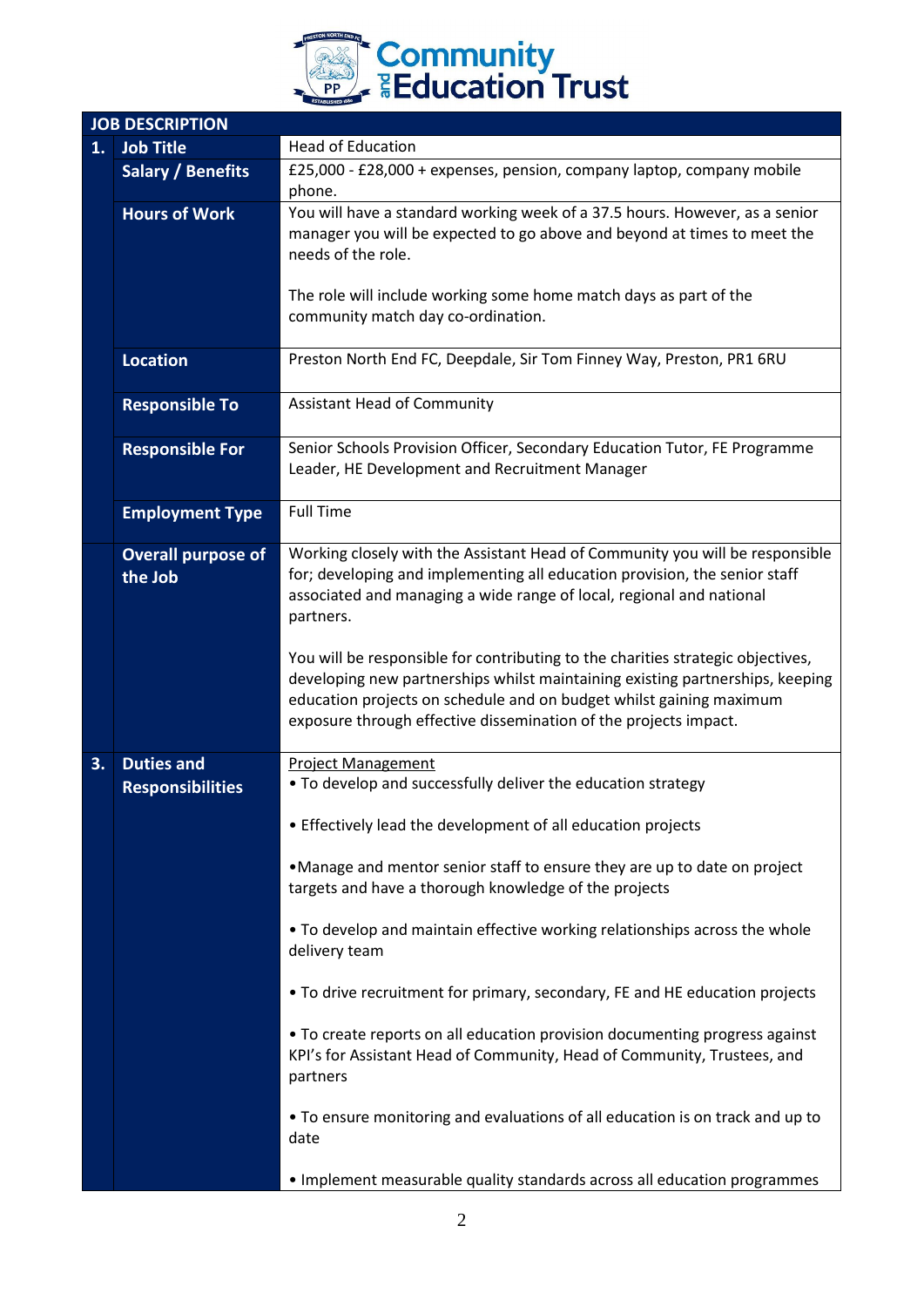|                | <b>Community<br/>- Education Trust</b>                                                                                                                                                                                    |  |
|----------------|---------------------------------------------------------------------------------------------------------------------------------------------------------------------------------------------------------------------------|--|
|                | <b>Financial Management</b><br>• Identify external funding opportunities to expand the education provision                                                                                                                |  |
|                | • To support primary, secondary, FE and HE education ensuring each project<br>meets budget                                                                                                                                |  |
|                | • To work with the Assistant Head of Community to support the budget for all<br>education provision, ensuring spend is correctly planned and on track                                                                     |  |
|                | Partnerships<br>• To work closely with current partners such as, the Premier League and<br>English Football League Trust to develop and deliver all education based<br>projects                                           |  |
|                | . To build and maintain relationships with local schools to support<br>recruitment and development on new projects                                                                                                        |  |
|                | . To ensure strong links are maintained with all education related<br>establishments, partners and stakeholders involved in Community Trust<br>programmes                                                                 |  |
|                | . To analyse feedback received from benefactors under specialised projects<br>provision to ensure programmes are effectively delivered.                                                                                   |  |
|                | . To create and maintain Service Level Agreements with external providers                                                                                                                                                 |  |
|                | • Develop, review and implement policies and procedures throughout PNECET<br>education provision                                                                                                                          |  |
| <b>General</b> | To at all times represent Preston North End Community Trust and Preston<br>North End Football Club in a professional manner regarding to dress,<br>presentation, personal hygiene, attitude, conduct and professionalism. |  |
|                | To be able to work flexible hours when and where the role requires including<br>evenings, weekends, home match days and overnight stays.                                                                                  |  |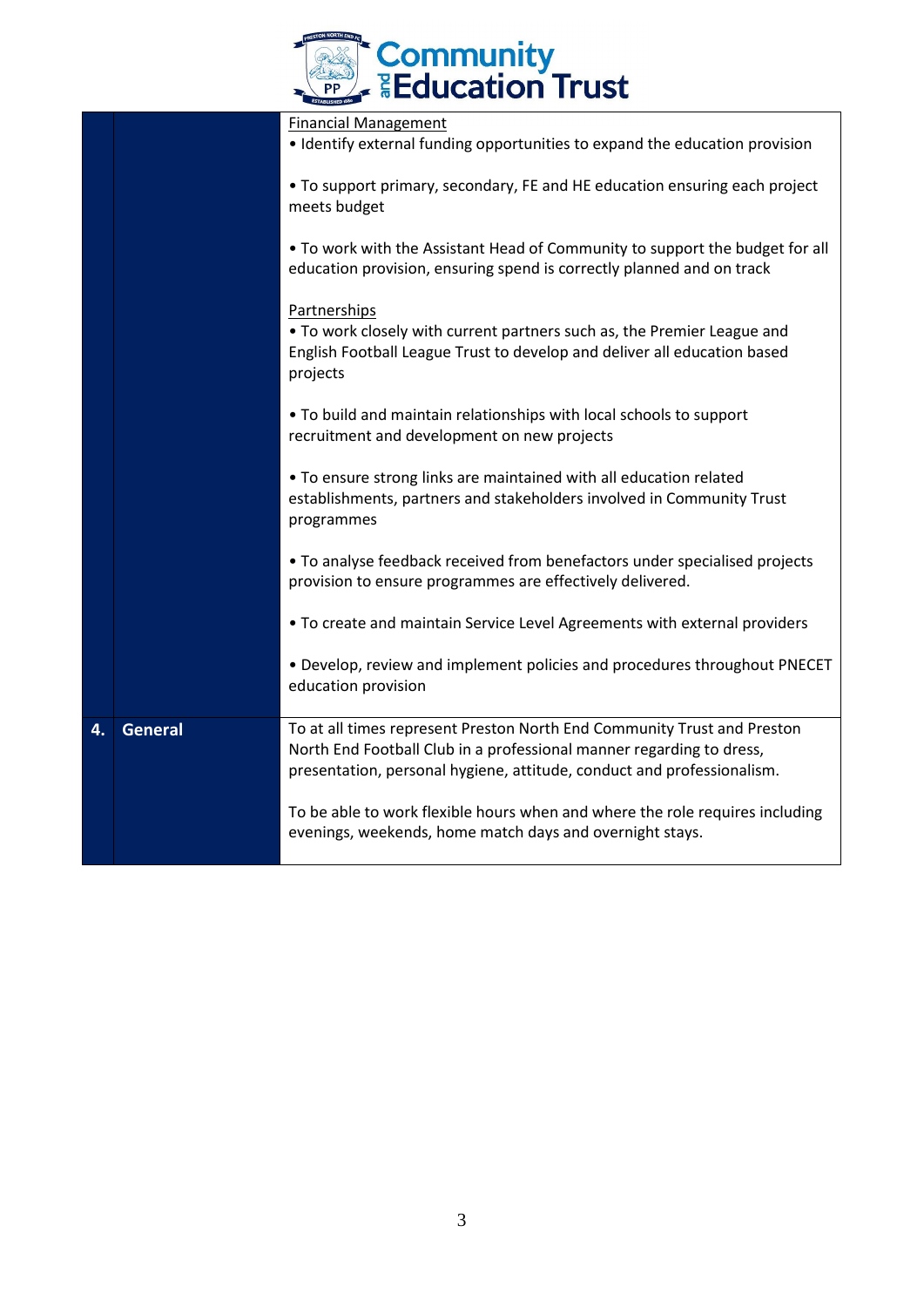

| <b>PERSON</b><br><b>SPECIFICATION</b> | <b>DESCRIPTION</b>                                                                     |
|---------------------------------------|----------------------------------------------------------------------------------------|
| 1. Qualifications                     |                                                                                        |
| <b>Essential</b>                      | Educated to degree level                                                               |
|                                       | <b>Qualified Teacher Status (QTS)</b>                                                  |
|                                       | Evidence of Continuous Professional Development                                        |
|                                       | Safeguarding                                                                           |
|                                       | <b>First Aid</b>                                                                       |
|                                       | Five GCSE's at grade C or above                                                        |
|                                       | Full driving licence with access to own transport, including business insurance        |
| <b>Desirable</b>                      | Management qualification                                                               |
|                                       | Governing Body of Sport Coaching Award(s) and other appropriate training               |
|                                       | Designated Safeguarding Officer                                                        |
| 2. Experience/Skills/Abilities        |                                                                                        |
| <b>Essential</b>                      | Experience within the education sector<br>$\bullet$                                    |
|                                       | Experience of staff management and supervision<br>$\bullet$                            |
|                                       | Experience of project development and management<br>٠                                  |
|                                       | Experience of developing and maintaining partnerships with senior figures<br>$\bullet$ |
|                                       | Excellent verbal and written communication skills<br>$\bullet$                         |
|                                       | Ability to think clearly, creatively, and resourcefully<br>$\bullet$                   |
|                                       | Experience of monitoring and evaluation of projects<br>$\bullet$                       |
|                                       | Focused on achievement, targets, and continuous improvement<br>$\bullet$               |
|                                       | A high degree of flexibility and confidentially is needed<br>$\bullet$                 |
|                                       | Capable of presenting information, orally and in writing<br>$\bullet$                  |
|                                       | Have skills to plan and organise information effectively<br>$\bullet$                  |
|                                       | Ability to work under pressure and to tight deadlines<br>$\bullet$                     |
|                                       | Competent IT skills<br>٠                                                               |